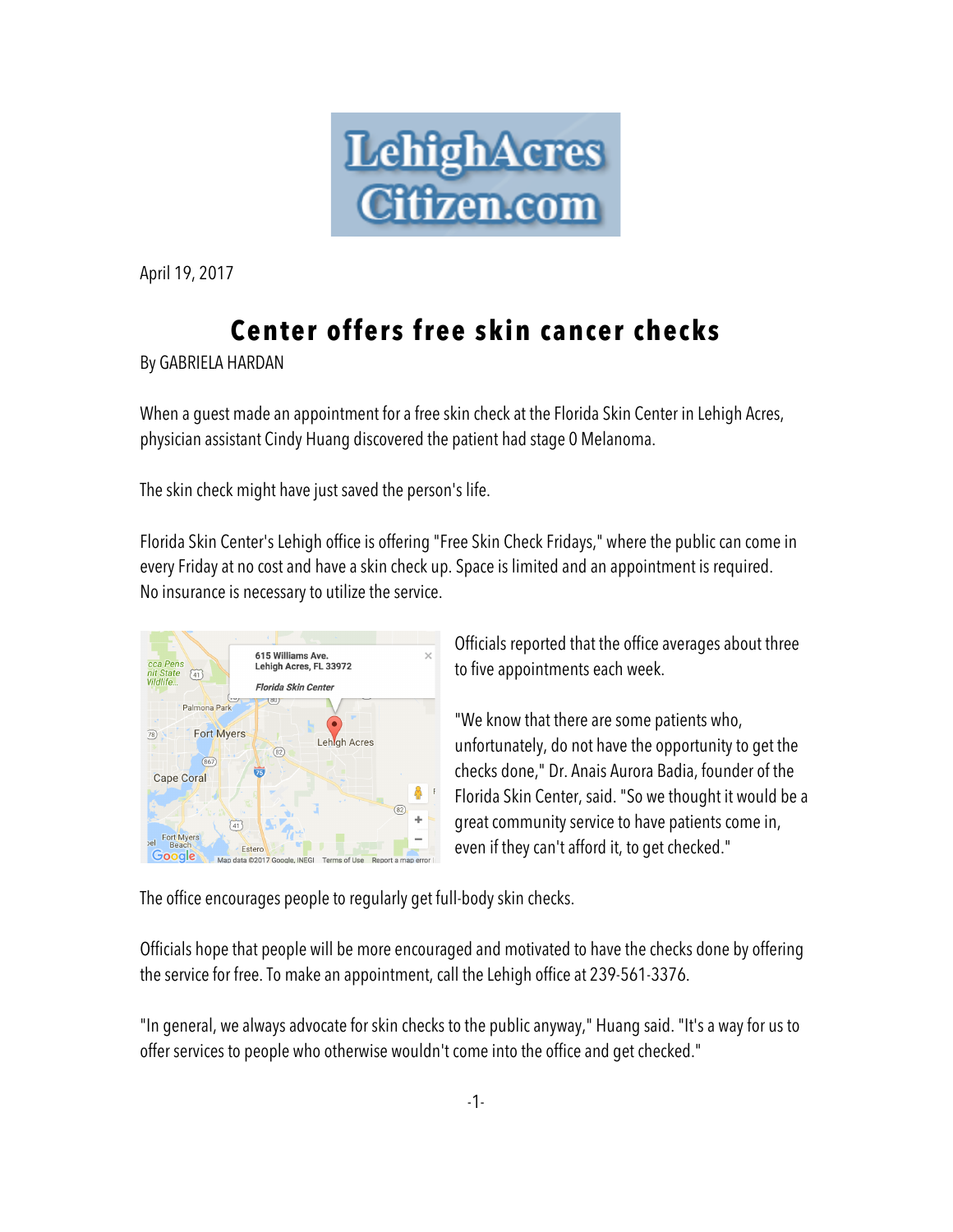One in five people will get skin cancer in their lifetime, according to officials.

The Florida Skin Center does everything it can to educate the public about skin cancer. The staff goes out into the community and gives lectures about the causes of skin cancer and prevention methods.

"It's just so widespread that we want to make sure that people are aware that these regular skin checks really can save someone's life, or help them from something that can get more complicated," Badia said.

After completing her dermatology training in 2001 in Albany, New York, Badia founded the Florida Skin Center as a full-service facility and opened an office in Fort Myers. She started with three to four other doctors, before expanding into Cape Coral with an office in 2013.

After years of success and community involvement, she opened the Lehigh office in 2016. "Originally, I came to this area because I had seen that there was a need for dermatologists here, specifically female dermatologists, that spoke Spanish and were bilingual," Badia said. "We're lucky enough to have a community to support us and help us grow the practice."

"We're very indebted to our patients," she added.

The staff spoke highly of Badia, speaking about her unique vision for her practice. They said she has a reputation for being dedicated to her patients and their overall experience while in Badia's care.

According to staff, the free check consists of a full body check, looking for any abnormalities that may raise concerns for the patient or doctor. The office prioritizes the comfort and safety of its patients.

"If this can somehow encourage other dermatologists to follow our lead, we would be very proud to start that kind of momentum and movement," George Gulisano, chief executive officer of the Florida Skin Center, said.

With summer coming up, the center offered the following tips on how to keep your skin safe:

- Sunscreen is one of the most important and effective measures in protecting your skin. Even when going outside for just 10 minutes, always be sure to apply sunscreen. If you are in the sun for a few hours, do not forget to reapply.
- The sunscreen you are be using should be Broad Spectrum, SPF 30.
- In general, do not be spending too much time in the sun. If you have to, make an effort to look for shaded areas.